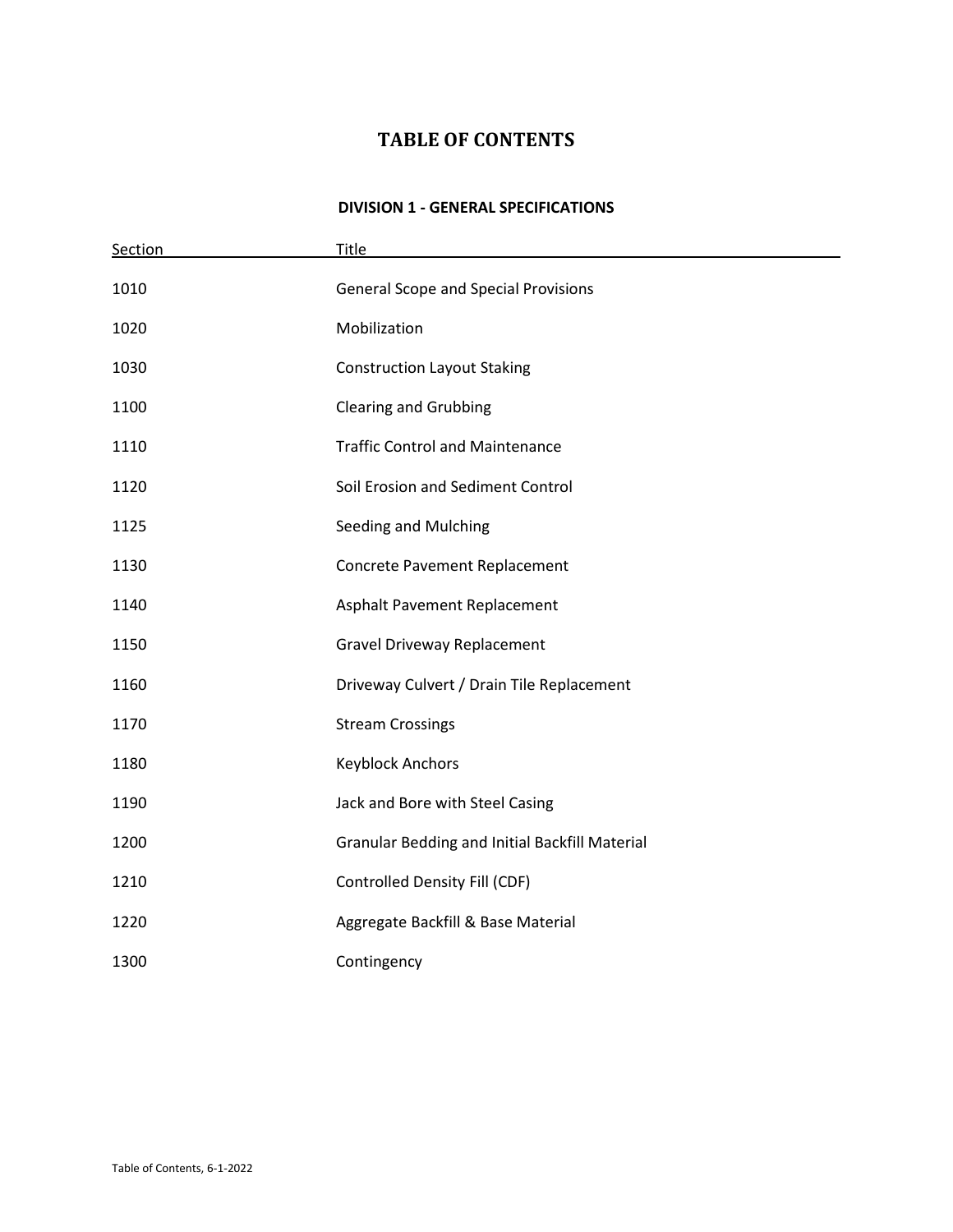## **TABLE OF CONTENTS**  CONTINUED

#### **DIVISION 2 – WATERWORKS SPECIFICATIONS**

e e

| Section | Title                                                                                         |
|---------|-----------------------------------------------------------------------------------------------|
| 2110    | Ductile Iron Water Main and Ductile Iron Fittings                                             |
| 2120    | PVC Water Main and Ductile Iron Fittings                                                      |
| 2210    | <b>Gate Valves</b>                                                                            |
| 2220    | <b>Butterfly Valves</b>                                                                       |
| 2230    | Isolation / Access Valve and Manhole                                                          |
| 2240    | Tapping Sleeve and Valve                                                                      |
| 2300    | Fire Hydrant Assembly, Complete                                                               |
| 2400    | Water Service, Fittings, and Meter Setting<br>(Single, Domestic Service 2" and Smaller)       |
| 2420    | Water Service, Fittings, and Meter Setting<br>(Dual Service 2" and smaller and 3" and larger) |
| 2425    | Water System Chamber                                                                          |
| 2430    | Testing / Sampling Taps                                                                       |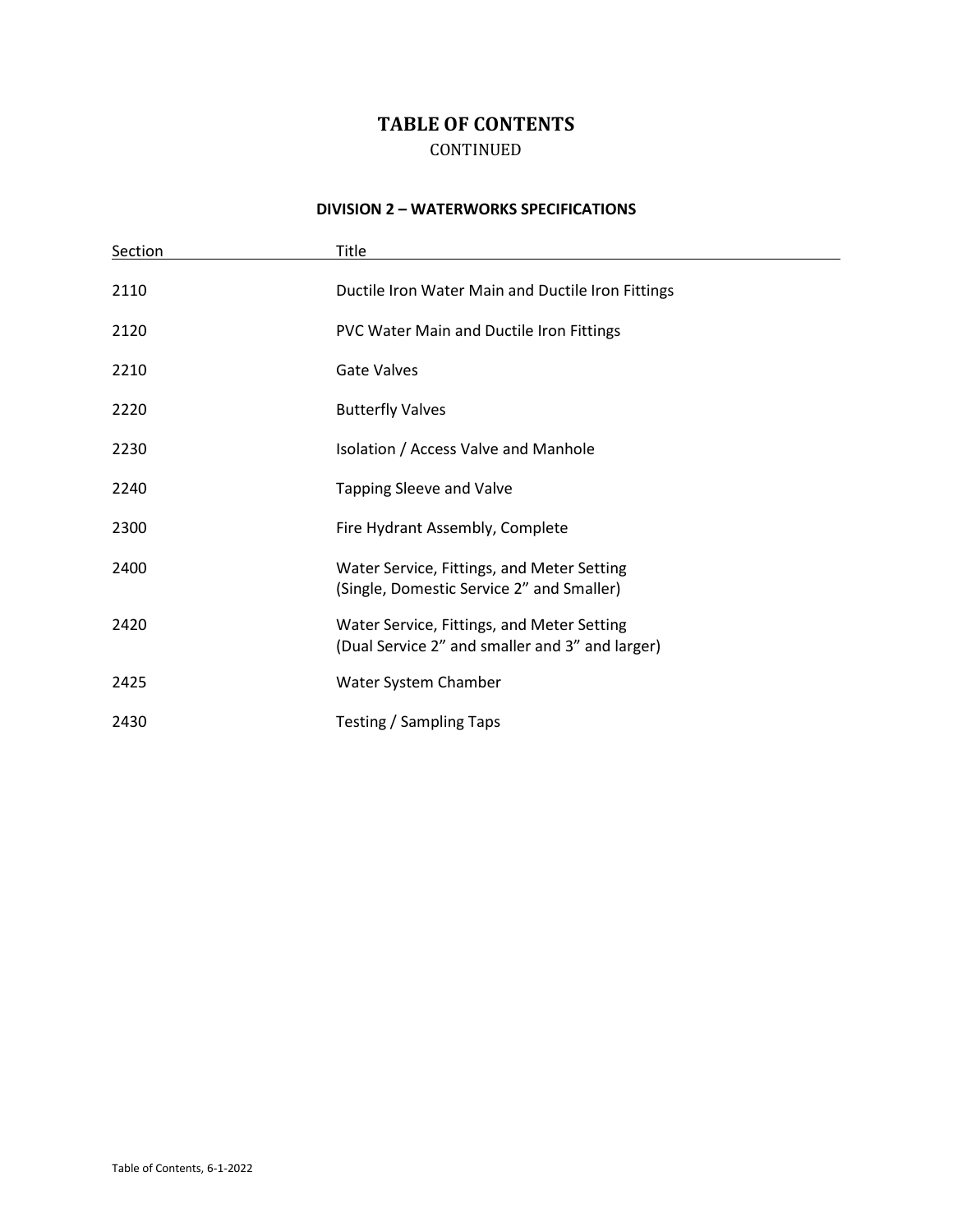## **TABLE OF CONTENTS**  CONTINUED

#### **DIVISION 3 – WASTEWATER SPECIFICATIONS**

| Section | <b>Title</b>                                                                                            |
|---------|---------------------------------------------------------------------------------------------------------|
| 3110    | <b>PVC Gravity Sewer Main</b>                                                                           |
| 3130    | Ductile Iron Gravity Sewer Main                                                                         |
| 3140    | Sanitary Sewer Laterals, Gravity Sewer                                                                  |
| 3141    | Sanitary Building Sewer, Residential                                                                    |
| 3142    | Sanitary Building Sewer, Commercial                                                                     |
| 3143    | Sanitary Building Sewer, Low Pressure Force Main                                                        |
| 3200    | <b>Gravity Sewer Manhole</b>                                                                            |
| 3300    | Sanitary Sewer Pump Station, General                                                                    |
| 3301    | Sanitary Sewer Pump Station, Electrical                                                                 |
| 3310    | <b>PVC Sewer Force Mains</b>                                                                            |
| 3320    | Force Main Access Manhole                                                                               |
| 3330    | Force Main Low Point Manhole                                                                            |
| 3340    | Force Main Air Release Valve and Manhole                                                                |
| 3350    | Force Main Discharge Manhole                                                                            |
| 3400    | Septic Tank Effluent Pump (STEP) Collection System - Placeholder,<br>Specification has not been drafted |
| 3500    | Sanitary Sewer Aerial Crossing - Placeholder, Specification has not<br>been drafted                     |
| 3510    | <b>Connection to Existing Manhole</b>                                                                   |
| 3520    | Doghouse Style Manhole                                                                                  |